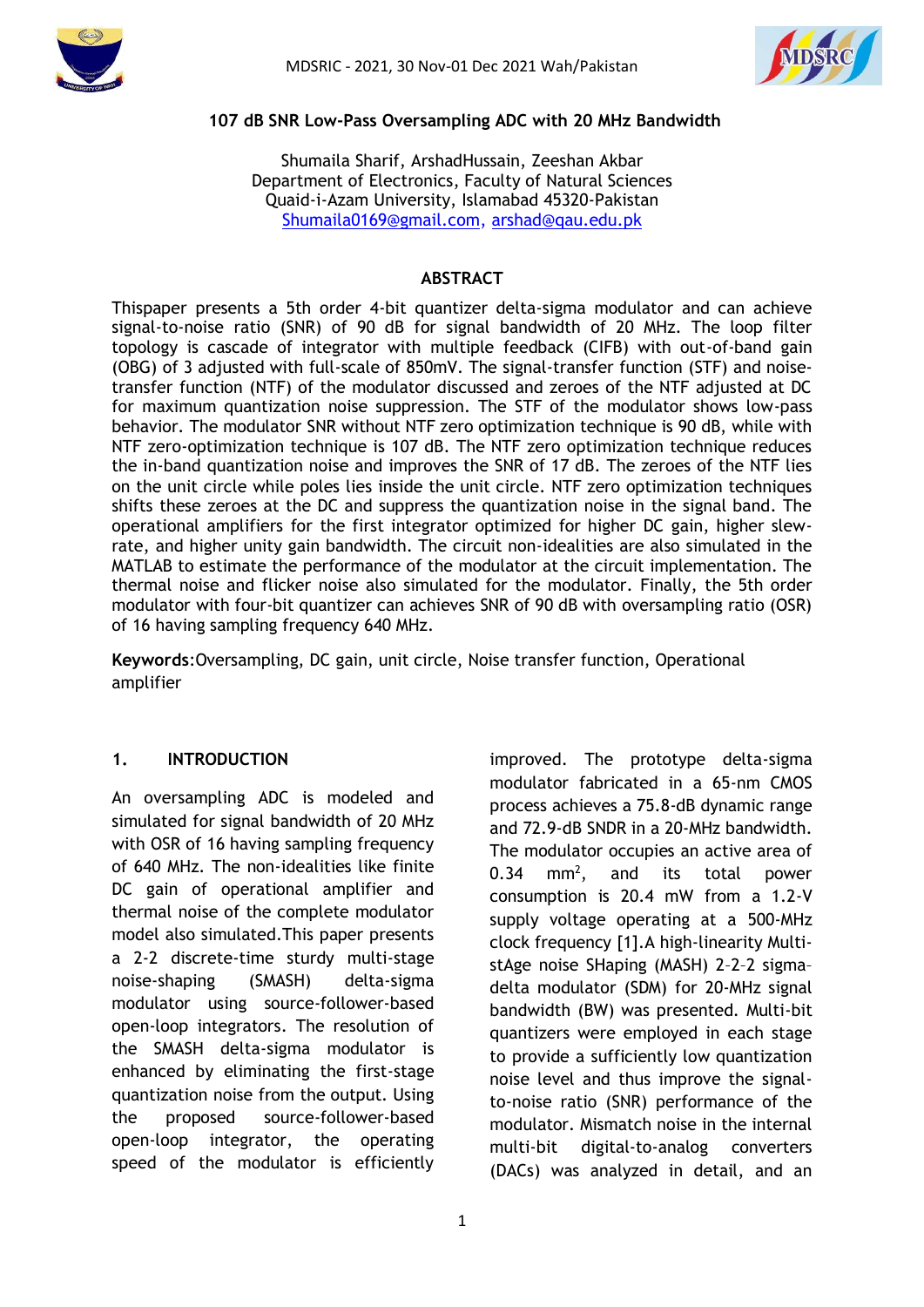



alternative randomization scheme based on multi-layer butterfly-type network was proposed to suppress spurious tones in the output spectrum. Fabricated in a 0.18-μm single–poly 4-metal Complementary Metal Oxide Semiconductor (CMOS) process, the modulator occupied a chip area of  $0.45$ mm<sup>2</sup>, and dissipated a power of 28.8mW from a 1.8-V power supply at a sampling rate of 320MHz. The measured spurious-free dynamic range (SFDR) was 94dB where 17-dB improvement was achieved by applying the randomizers for multi-bit DACs in the first two stages. The peak signal-to-noise and distortion ratio (SNDR) was 76.9dB at −1 dBFS @ 2.5-MHz input, and the figure-of-merit (FOM) was 126pJ/conv [2].A 40 MHzbandwidth (BW) 12-bit delta-sigma modulator (DSM) fabricated in 90 nm CMOS is presented. A noise-free capacitive local feedback scheme is proposed for noise transfer function complex zeros generation. Moreover, the operational transconductance amplifiers (OTAs) are implemented with a currentsharing feedforward technique to largely reduce the power and to boost the gain. With a 960 MHz clock frequency and 1.2 V supply, the modulator achieves 74.4 dB dynamic range and 69.7 dB peak signalto-noise and distortion ratio (SNDR). The DSM FoM is 0.22 pJ/conv, which is among the lowest of the published moderate resolution DSMs in this high-bandwidth range [3].A dual-mode second-order reconfigurable quadrature bandpass continuous-time delta-sigma modulator is presented for a low-IF global navigation satellite system receiver to simplify the entire architecture. The proposed modulator is capable of supporting both narrowband of 5-MHz bandwidth (BW) and wideband of 20-MHz BW. An amplifier topology with active feedforward and antipole-splitting compensation schemes is proposed. The flexible amplifiers in active-RC integrators and preamplifiers in comparators are implemented with power scaling technique to effectively adjust the power consumption for both BWs. A 1-bit digitally switched current digital-toanalog converter structure with gate-leakage compensation and lowlatency dynamic element matching is proposed to cover large current variations and mitigate the gate-leakage issue. Digital I/Q self-calibration algorithm is realized to improve the imagerejection ratio (IRR). Implemented in 65-nm CMOS, the ΔΣ modulator achieves 67.8-/61.4-dB dynamic range, 65.9-/53.7-dB signal-to-noise-plusdistortion ratio, and >60-dB IRR after calibration across 5-/20-MHz BW with center frequencies of 4/12 MHz, respectively. Powered by a 1.2 V supply, the modulator only consumes 4.2/8.1 mW, resulting in measured figure-ofmerits of 0.26/0.51 pJ/conversion step [4].A third-order continuous-time Delta-Sigma modulator in a 130 nm CMOS technology is presented. It features a 3 bit quantizer with an intrinsic excess loop delay compensation for half a clock cycle. The compensation is performed by means of adapting the reference voltages of the comparators on a sampling-tosampling base, thus overcoming a power consuming summation of signals in front of the quantizer. Occupying merely 0.086mm 2 , the modulator achieves 66.4 dB SNDR and 74.6 dB DR in a 20 MHz bandwidth using a 640 MHz clock frequency. The power consumption equals 5.1 mW drawn from a 1.2 V supply voltage, which yields a state-of-the-art Walden figure of merit FOM W of 74.7 fJ/conv-step [5].

This paper proposeda 5th order 4-bit quantizer delta-sigma modulator and can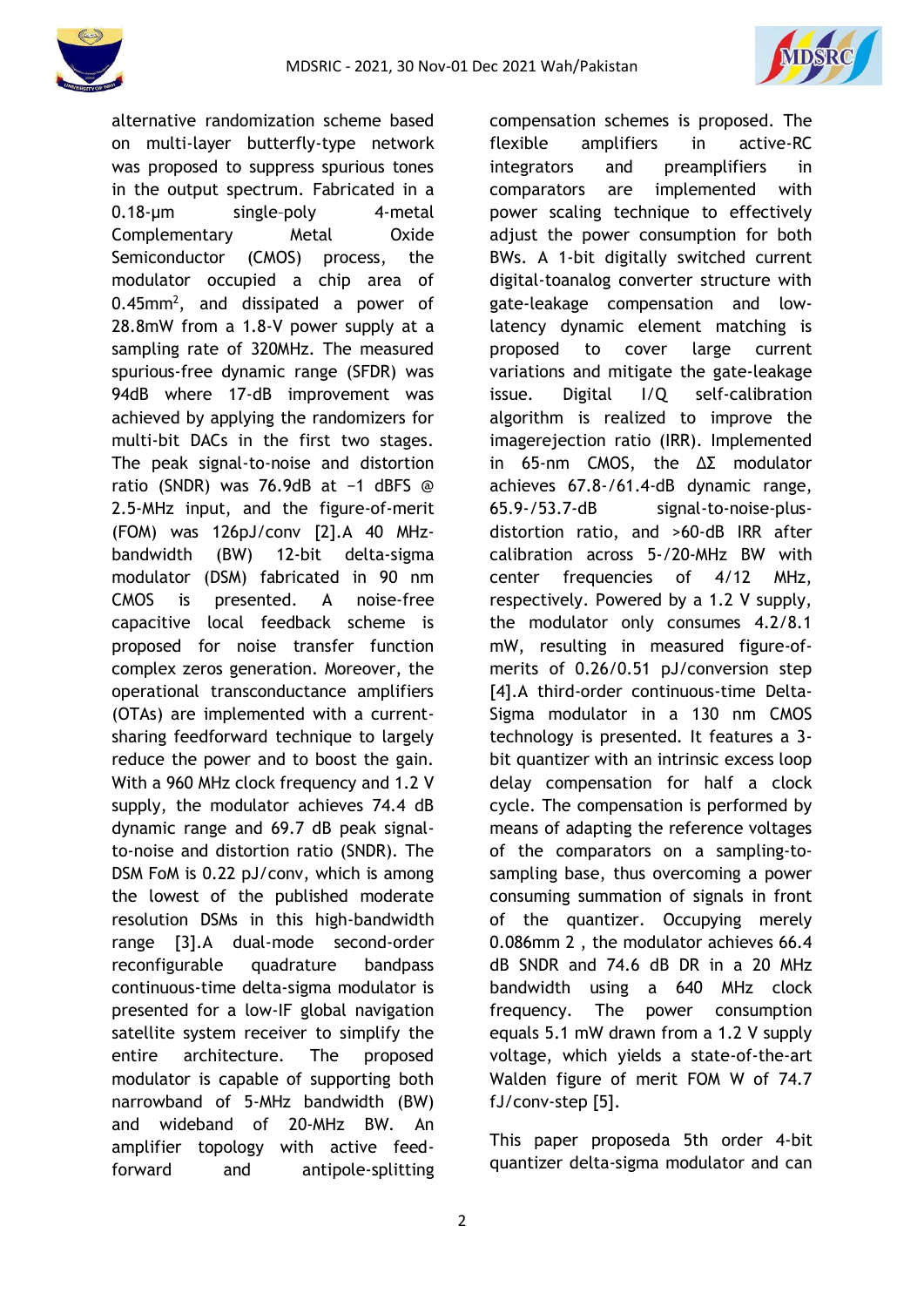



achieve signal-to-noise ratio (SNR) of 90 dB for signal bandwidth of 20 MHz. The loop filter topology is cascade of integrator with multiple feedback (CIFB) with out-of-band gain (OBG) of 3 adjusted with full-scale of 850mV. The signal-transfer function (STF) and noisetransfer function (NTF) of the modulator discussed and zeroes of the NTF adjusted at DC for maximum quantization noise suppression. The STF of the modulator shows low-pass behavior. The modulator SNR without NTF zero optimization technique is 90 dB, while with NTF zerooptimization technique is 107 dB. The NTF zero optimization technique reduces the in-band quantization noise and improves the SNR of 17 dB. The zeroes of the NTF lies on the unit circle while poles lies inside the unit circle. NTF zero optimization techniques shifts these zeroes at the DC and suppress the quantization noise in the signal band. The operational amplifiers for the first integrator optimized for higher DC gain, higher slew-rate, and higher unity gain bandwidth. The circuit non-idealities are also simulated in the MATLAB to estimate the performance of the modulator at the circuit implementation. The thermal noise and flicker noise also simulated for the modulator. Finally, the 5th order modulator with four-bit quantizer can achieves SNR of 90 dB with oversampling ratio (OSR) of 16 having sampling frequency 640 MHz.

After the introduction, the second section discuss the design of the modulator design with CIFB structure, while the third section describes the modeling and simulation of the modulator and explain the operational amplifier for integrator for the fifthorder 4-bit quantizerfor design implementation. Finally, the section four concludes the paper.

## **2. MODULATORDESIGN**

A higher order modulator with five integrators inside theloopfilter and fourbit quantizer modeled using Delta-Sigma Toolbox [12]. The cascade of integrator with multiple feedforward (CIFB) topology employed toinvestigate the performance for higher out-of-bandgain(OBG) of 3. Different oversampling ratio selected to estimate the SNR performance of the modulator. AlsoNTF zero optimization technique employed to enhance the performance of the modulator. The modulator with CIFB topology can achieve SNR of 107 dB with OSR of 16 for signal bandwidth of 20 MHz.The OBG of 3 is selected which much lower for higher stability of the



**Figure 1: STF and NTF plot (CIFB)**



**Figure 2: Pole & Zero Plot**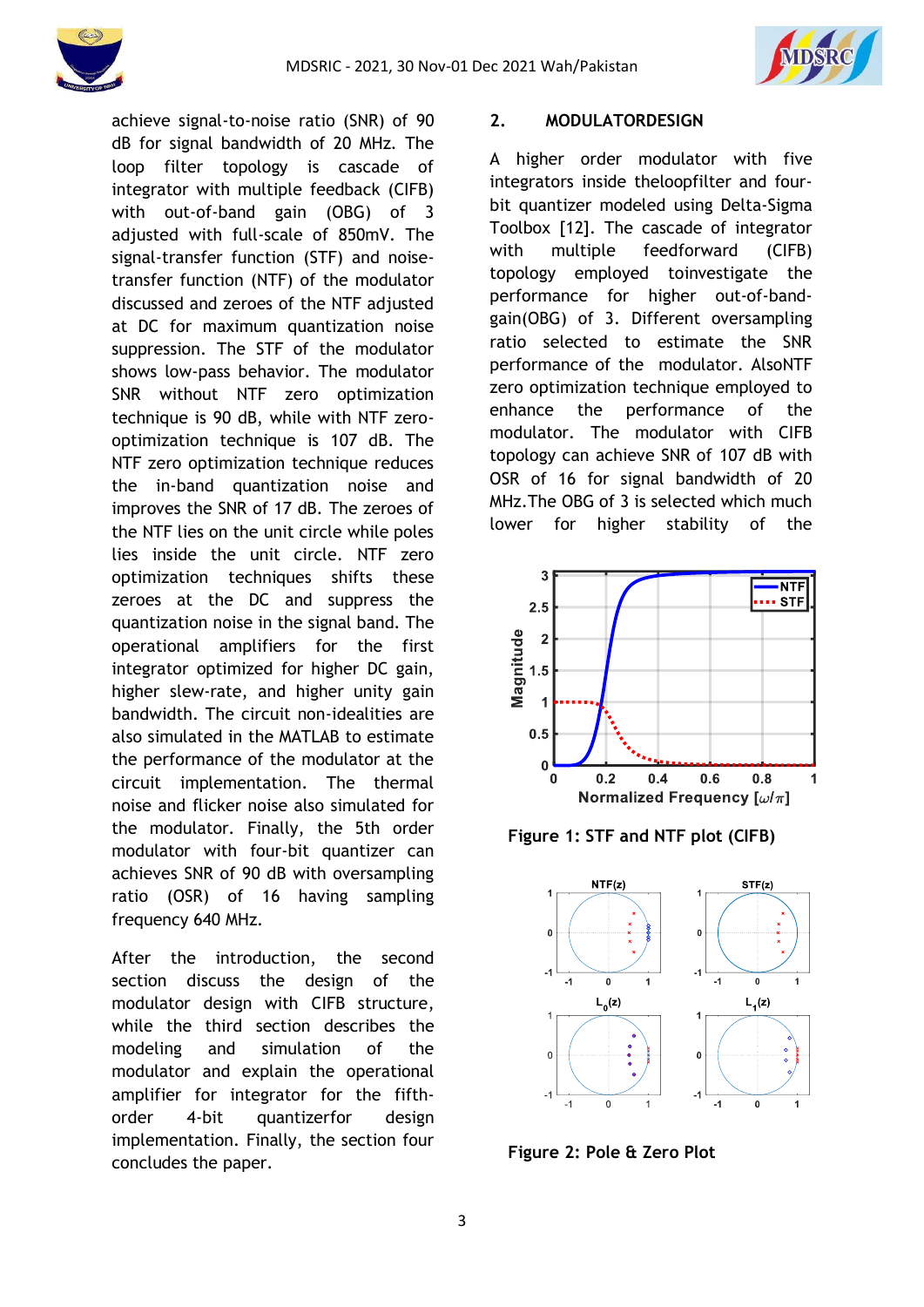



modulator as shown in the Figure 1. The STF, NTF poles and zeroes plots are shown in the Figure 2. All NTF zeroes shows optimized after NTF zero optimization techniques employed. Due to the reason of low pass modulator, the STF of the modulator have low pass behavior. While the NTF have high pass response to shape more quantization noise at high frequency. The signaltransfer function (STF) and noise transfer function (NTF) of the modulator is shown in Figure 3. As it is shown from the Figure 1 clearly that the OBG of the CIFB modulator is 3. While STF of the modulator shows low-pass response to allow those signals, which are at low frequencies and attenuate high frequency signal. The Figure 4 shows the output power spectral density (PSD) plot with SNR of 107, achieving effective number of bit (ENOB) of 17-bit. The modulator NTF shows a sharp noise shaping response due to the reason that all integrator inside the loopfilter is assumed having infinite DC gain. The noise floor is at the level of -145dB, the quantization noise is suppressed maximum with nine integrators inside the loop filter.Due to moderate OSR of 16, the signal bandwidth is 20 MHz.Figure 5 shows that the due to CIFB topology of the modulator the signal swing inside the loopfilter is large as a results operational amplifier with very high DC gain will bedemanded for the suppression of the quantization noise. Due to CIFB topology the stability of the loopfilter is very high due to the advantage of multiple feedbacks, while the overall modulator becomes power hungry with many high DC gain amplifier inside the loopfilter.

#### **3. RESULTS & DICUSSION**

An oversampling ADC for signal bandwidth of 20 MHz. The loop filter implements CIFB topology the in MATLAB. The modulator can achieve SNR of 107 dB with NTF zero optimization technique. The simulation environment SDToolbox



**Figure 3: STF and NTF plot (CIFB)**



**Figure 4: Output PSD plot (CIFB)**



**Figure 5: Output states of the integrators**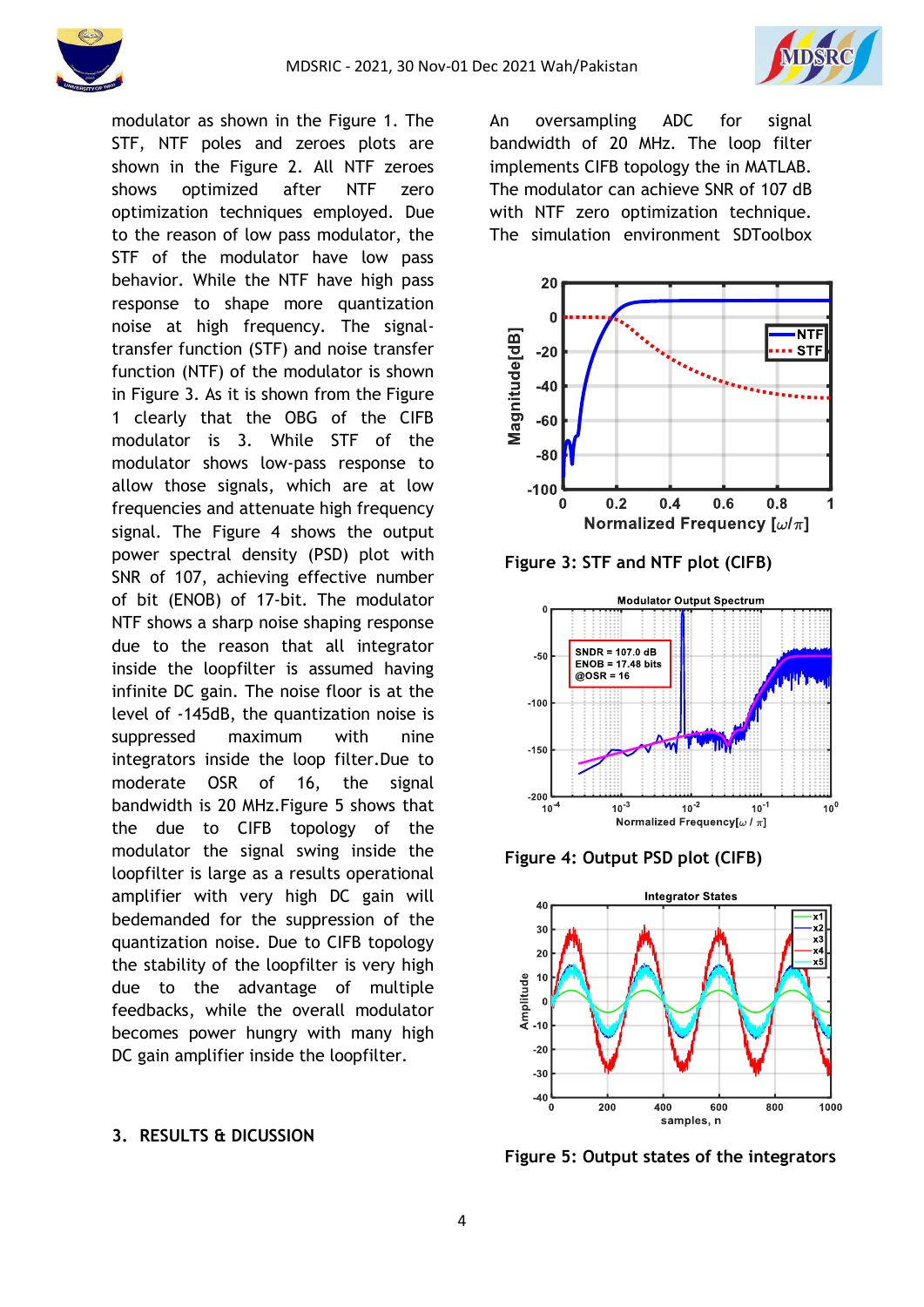



[14] which simulates the circuit nonidealities are used. This section will discuss about the circuit non-idealities like thermal noise or kT/C, flicker noise, finite operational amplifier gain, finite slew-rate, finite gain-bandwidth (GBW).

# **4. CONCLUSION**

A CIFB modulator and can achieve signalto-noise ratio (SNR) of 90 dB for signal bandwidth of 20 MHz. The loop filter topology is cascade of integrator with multiple feedback (CIFB) with out-ofband gain (OBG) of 3 adjusted with fullscale of 850mV. The signal-transfer function (STF) and noise-transfer function (NTF) of the modulator discussed and zeroes of the NTF adjusted at DC for maximum quantization noise suppression. The STF of the modulator shows low-pass behavior. The modulator SNR without NTF zero optimization technique is 90 dB, while with NTF zero-optimization technique is 107 dB. The NTF zero optimization technique reduces the inband quantization noise and improves the SNR of 17 dB. The zeroes of the NTF lies on the unit circle while poles lies inside the unit circle. NTF zero optimization techniques shifts these zeroes at the DC and suppress the quantization noise in the signal band. The operational amplifiers for the first integrator optimized for higher DC gain, higher slew-rate, and higher unity gain bandwidth. The circuit non-idealities are also simulated in the MATLAB to estimate the performance of the modulator at the circuit implementation. The thermal noise and flicker noise also simulated for the modulator. Finally, the 5th order modulator with four-bit quantizer can achieves SNR of 90 dB with oversampling ratio (OSR) of 16 having sampling frequency 640 MHz.

## **5. ACKNOWLEDGMENT**

This research work was supported by System-on-Chip Design Laboratory (SoC), Department of Electronics, Faculty of Natural Sciences, Quaid-i-Azam University, Islamabad, Pakistan.

## **6. REFERENCES**

- [1] **Y. Kwak,et al, 2017,** A 72.9-dB SNDR 20-MHz BW 2-2 discretetime sturdy MASH delta-sigma modulator using source-follower based integrators, IEEE Asian Solid-State Circuit Conference, Nov 6-8, 2017.
- [2] **D. Li, et al, 2020,** A 20-MHz MASH Sigma-Delta Modulator with Mismatch Noise Randomization, Journal of circuit, system and computers, 29(7), pp. 1846-1855.
- [3] **X. Xing, et al,2013,** A 40MHz BW Continuou-time delta-sigma modulator with capacitive local feedback and currebr sharing OTA IET, 49(9).
- [4] **Y. Xu, et al, 2015,** A 5-/20-MHz BW Reconfigurable Quadrature Bandpass CT ΔΣ ADC With AntiPole-Splitting Opamp and Digital I / Q Calibration, IEEE Trans on VLSI: Regular paper, 24(1), pp. 243-255.
- [5] **C. Ding, et al, 2015,** A 5.1mW 74dB DR CT ΔΣ modulator with quantizer intrinsic ELD compensation achieving 75fJ/conv.-step in a 20MHz, IEEE ESSCIRC Conference.
- [6] **Yoon D, et al, 2015,** A continuous-time sturdy-MASH Delta-Sigma Modulator in 28nm CMOS, IEEE Journal of Solid-State Circuit, 50(12), pp. 2880-2890.
- [7] **S.Norsworthy, Richard Schreier, G.C. Temes**,1997, Delta-Sigma Data Converter Theory, Design, and Simulation, John Wiley & Sons, Inc., Hoboken, New Jersey.